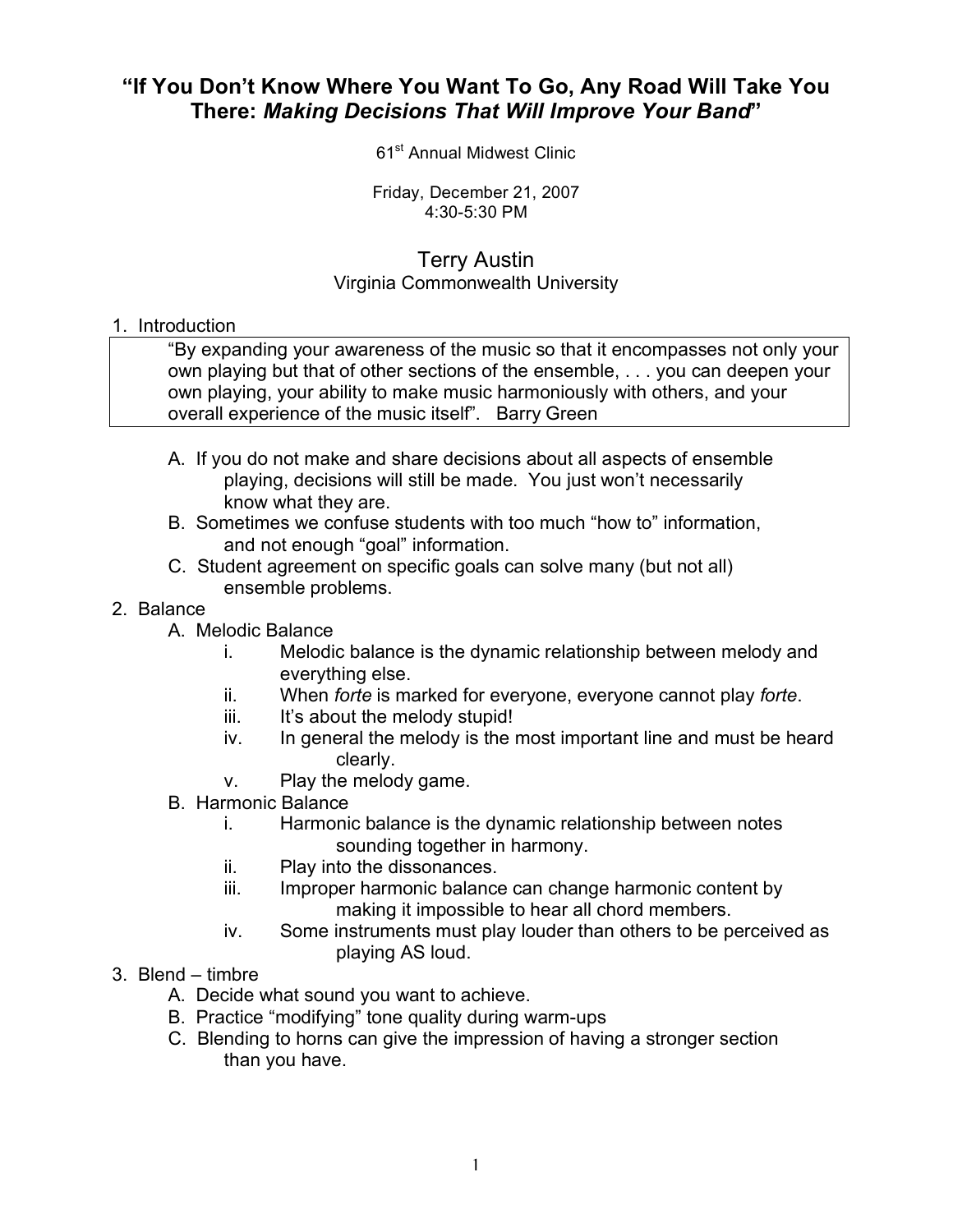4. Transparency – Looking at or Through the Window

"Another idea I was interested in was the idea of montage, and the presentation of two thoughts at the same time, as when you look at a piece of glass and you see what is reflected on the surface of the glass and you see what is behind the glass. You see them independently or you see them both at the same time depending on your point of view." Warren Benson

- A. Clear articulation allows parts to be heard without excessive dynamics.
- B. Short notes on stage will almost always sound longer to the audience.
- C. Space often needs to be added between notes to allow them to be heard clearly.
- 5. Phrasing
	- A. Where does the phrase begin/end?
	- B. Where did it come from/go to?
	- C. Awareness game
- 6. Dynamics Expressive or Excessive?

"Is loudness a narcotic to which we have now become so addicted that we need ever increasing doses of it? Is it that we are no longer content to let our ears be the sole recipients of musical communication, but that the rest of our body needs literally to feel, to experience physically, the acoustic vibrations? Or is it that we are simply reacting competitively and in self-defense against the ever-rising noise levels in the material world around us?

Gunther Schuller in *The Compleat Conductor*

- A. Decide how loud LOUD is. Left up to your students it will almost always be louder than you probably want.
- B. Decide on specific goals in time. Dynamic changes must be made by all players simultaneously to be effective.
- C. Decide on specific shapes for crescendos and diminuendos.
- D. Crescendos are not always the shape they appear on paper.
- E. Allow moving parts to be heard during crescendos
- F. Balance crescendos and diminuendos.
- G. Maintain the dynamic you achieve until the music indicates to change again
- H. What goes up MUST come down.
- I. Instrumentalists only see what THEY have.
- j. Accents occur within the prevailing dynamic.
- 7. Intonation
	- A. What do your students have to know and be able to do to play in tune?
		- i. What does "in tune" sound like?
		- ii. What are the natural tendencies of the instrument?
		- iii. How do you modify pitch while playing?
	- C. Who to tune to
		- i. Tune down first
		- ii. Who can you hear clearly that is playing your part?
		- iii. Any decision is better than no decision and any decision can be right as long as everyone answers the question the same way.
		- iv. Tuning to each other just changes the intonation problem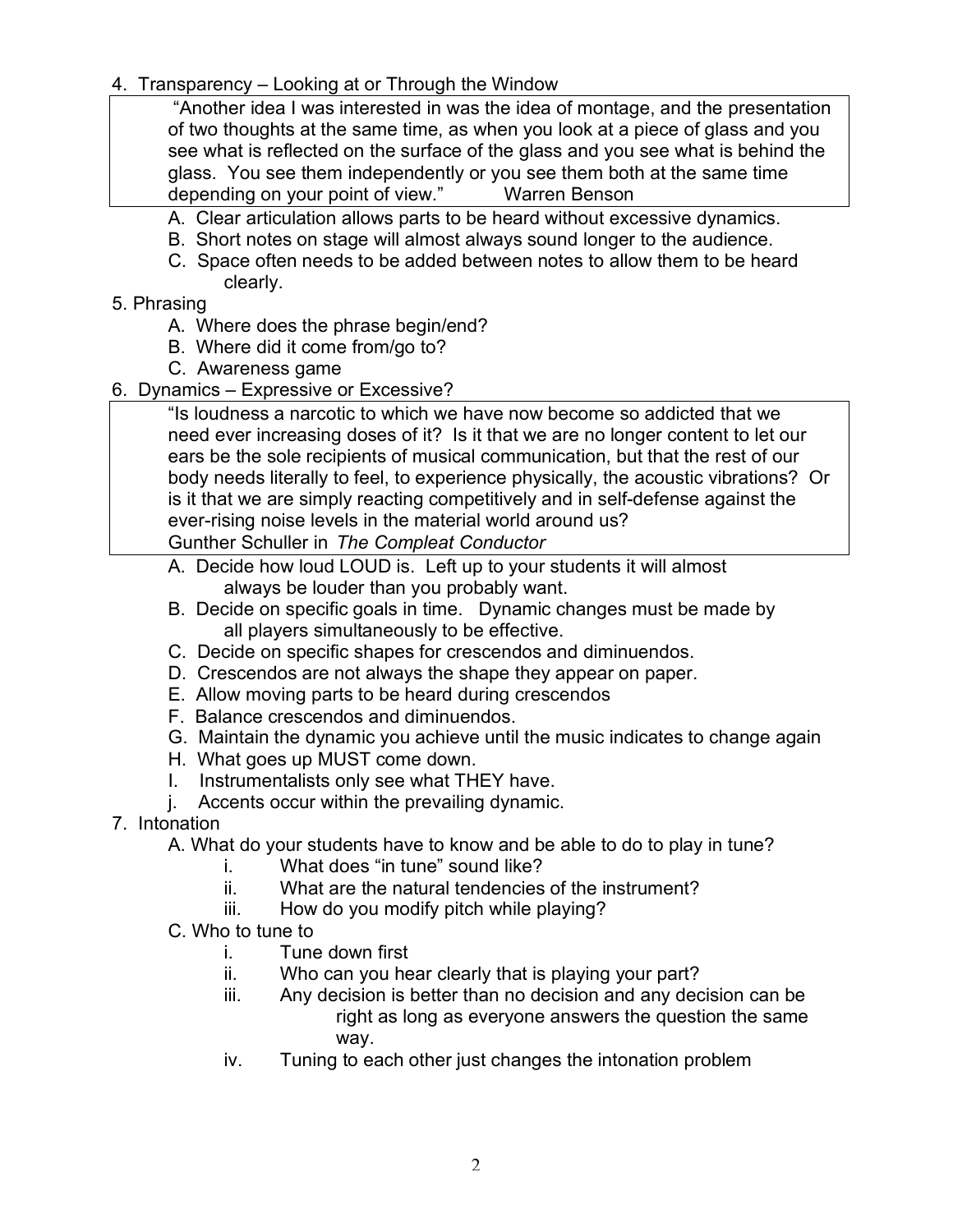- D. Balance affects the ability to play in tune. You can't tune to what you can't hear.
- E. Intonation is a function of tone quality. If a student cannot sustain a tone and make a decent sound they will NEVER play in tune.
- F. There are good uses for tuners. Tuning to one isn't necessarily one of those good uses.
- G. If a player is giving the reference pitch he/she must use a tuner so that the proper pitch is given and it can be repeated.
- H. Unless you address intonation problems in every rehearsal don't expect good intonation at the concert.

**Terry Austin** is Director of Bands and Professor of Music at Virginia Commonwealth University where he oversees all aspects of the band program and teaches courses in conducting, and music education.

He is an active guest conductor, clinician, and adjudicator and is published in several journals, including the *CBDNA* (College Band Directors National Association) *Journal, BD Guide, Young BD Guide, Instrumentalist, Dialogue in Instrumental Music Education, The National Band Association Journal, The Indiana Musicator, the Missouri Journal of Research in Music Education,* and *VMEA* (Virginia Music Educators Association) *Notes.* He has also authored chapters in two books.

Austin is chairman of the *National Band Association/William D. Revelli Memorial Band Composition Contest*, a member of the Boards of Directors of *the American Bandmasters Association, the John Philip Sousa Foundation* and the *National Band Association,* and is a past-president of the *Virginia Music Educators Association*.

Dr. Austin received the 2005 Virginia Commonwealth University School of the Arts *Distinguished Achievement Award of Excellence.* He is included in the 62<sup>nd</sup> edition of *Who's Who In America*, and is included in *Who's Who in Fine Arts Higher Education*, *Who's Who Among America's Teachers,* and is a multiple recipient of the National Band Association *Citation of Excellence*

Dr. Austin is the Artistic Director for World Projects' *Pacific Basin Music Festival*. He founded and conducts the *Greater Richmond Youth Wind Ensemble*, an ensemble of the finest high school musicians in the Richmond metropolitan area, and the *Commonwealth Winds*, an ensemble comprised of Richmond area teachers and professional performers.

Austin earned a Bachelor of Music Education from Indiana University, a Master of Arts in Music Education from the University of Hawaii, and a Doctor of Philosophy in Music Education from the University of Wisconsin-Madison. He lives in Richmond with his wife, Tracia and twin sons Joshua and Seth.